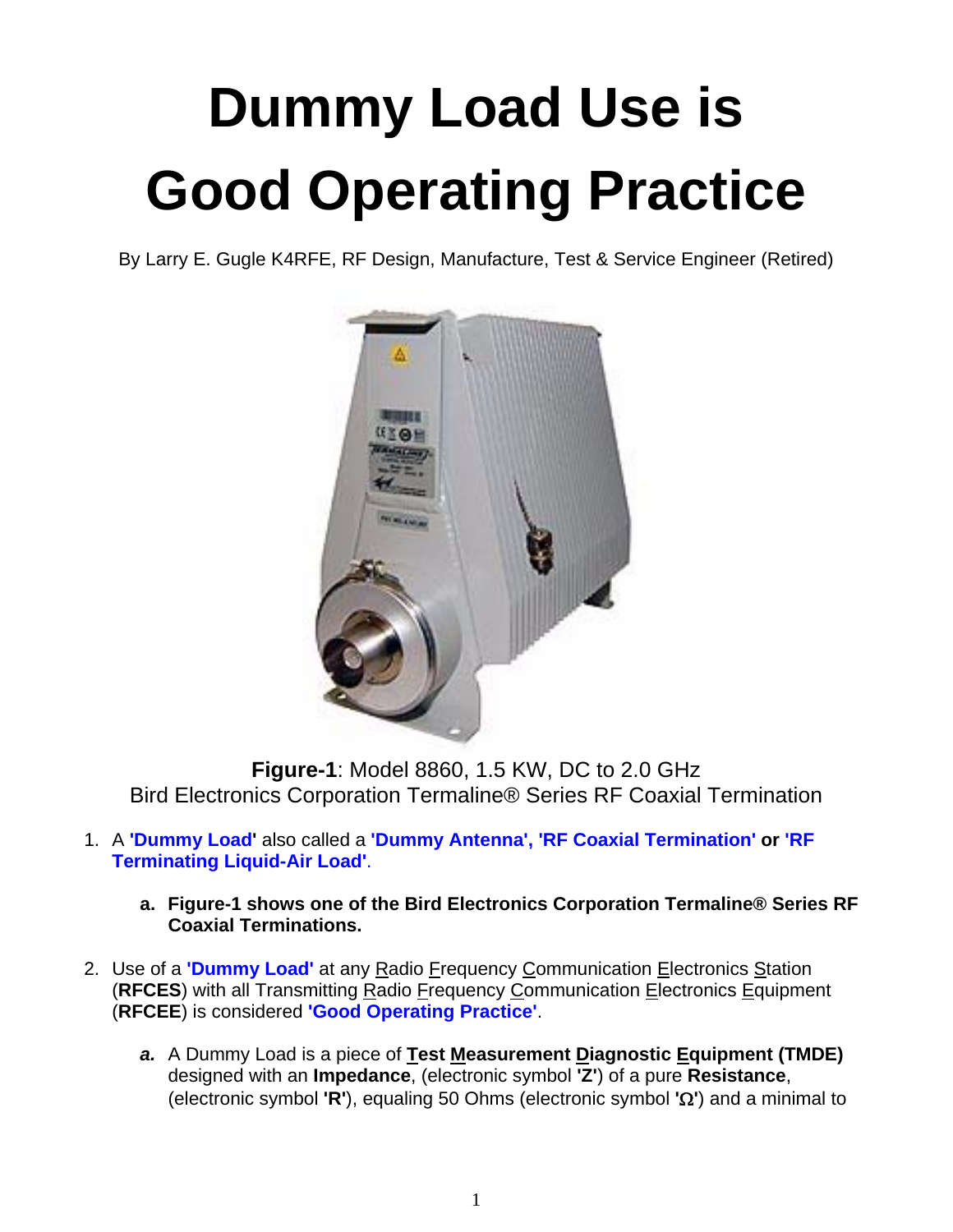no **Inductive Reactance** (electronic symbol **'XL'**) and a minimal to no **Capacitive Reactance** (electronic symbol **'Xc'**).

## *i. Note: A Inductor, Inductive and Inductance (electronic symbol 'L'), a Capacitor, Capacitive and Capacitance (electronic symbol 'C') and Reactance (electronic symbol 'X').*

- b. To obtain the benefit of this useful piece of **TMDE**, a two or more position 'Coaxial Cable RF Switch', should be connected as the last piece of inline **RFCEE** in the **RFCES** to select the appropriate Load(s). Connect the 'Dummy Load' and 'Active Load(s)' (also called an 'Active Antenna') to this Coaxial Cable RF Switch for appropriate selection.
	- i. *Alpha Delta Communications, Inc. Company Models 'Delta 2B' and 'Delta 4B' are examples of outstanding quality constructed Coaxial Cable RF Switches.*
- c. All modern RFCEE is designed with an 'Input' and 'Output'  $Z$  'of 50 $\Omega$ . The appropriate RF Feed Line that must be used to connect this RFCEE, is a Coaxial Cable designed with a Characteristic Impedance, (electronic symbol  $Z_0$ ) of  $50\Omega$ .
- d. When  $50\Omega$  'Zo' Coaxial Cable RF Feed Line is used, it ensures an 'Z' match between all RFCEE 'Sources' and 'Loads' and allows the maximum transfer of Electromagnetic (EM) Energy.
- e. Examples of 'Sources' and 'Loads' in a Transmit and Receive Mode:
	- i. Transmit Mode:
		- $\bullet$  1<sup>st</sup> Source = Transmitter Stage of the Transceiver
		- $1<sup>st</sup>$  Load = Transmitter Coaxial Cable RF Feed Line Jumper 1
		- $\bullet$   $2^{nd}$  Source = Transmitter Coaxial Cable RF Feed Line Jumper 1
		- $2<sup>nd</sup>$  Load = RF Power Amplifier (RFPA)
		- $\bullet$  3<sup>rd</sup> Source = RF Power Amplifier (RFPA)
		- $\bullet$  3<sup>rd</sup> Load = RFPA Coaxial Cable RF Feed Line Jumper 2
		- $\bullet$  4<sup>th</sup> Source = RFPA Coaxial Cable RF Feed Line Jumper 2
		- $\bullet$  4<sup>TH</sup> Load = Impedance Matching Network (IMN)
		- $\bullet$  5<sup>th</sup> Source = Impedance Matching Network (IMN)
		- $\bullet$  5<sup>th</sup> Load = IMN Coaxial Cable RF Feed Line Jumper 3
		- $6<sup>th</sup>$  Source = IMN Coaxial Cable RF Feed Line Jumper 3
		- $6<sup>th</sup>$  Load = Coaxial Cable RF Feed Line Switch
		- $\bullet$   $7<sup>th</sup>$  Source = Coaxial Cable RF Feed Line Switch
		- $\bullet$   $7<sup>th</sup>$  Load = Coaxial Cable RF Feed Line Switch RF Feed Line Jumper -4
		- $8<sup>th</sup>$  Source = Coaxial Cable RF Feed Line Switch RF Feed Line Jumper - 4
		- $\cdot$  8<sup>th</sup> Load = Active Antenna or Dummy Load
	- ii. Receive Mode: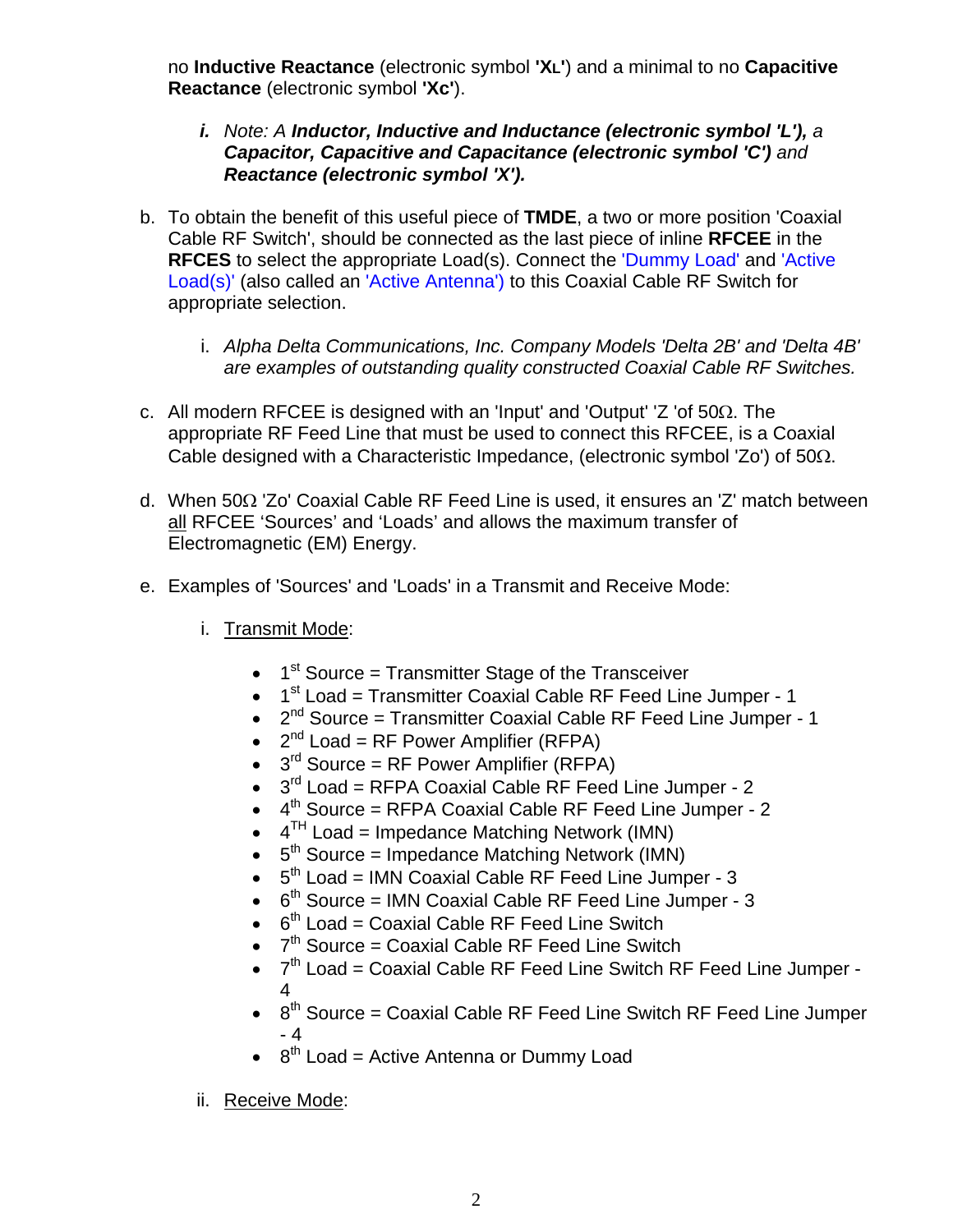- $\bullet$  1<sup>st</sup> Source = Active Antenna
- 1<sup>st</sup> Load = Active Antenna Coaxial Cable RF Feed Line Jumper 4
- $\bullet$   $2^{nd}$  Source = Active Antenna Coaxial Cable RF Feed Line Jumper 4
- $\bullet$   $2^{nd}$  Load = Coaxial Cable RF Feed Line Switch
- $\bullet$  3<sup>rd</sup> Source = Coaxial Cable RF Feed Line Switch
- $3<sup>rd</sup>$  Load = Coaxial Cable RF Feed Line Switch RF Feed Line Jumper -3
- $\bullet$  4<sup>th</sup> Source = Coaxial Cable RF Feed Line Switch RF Feed Line Jumper - 3
- $\bullet$  4<sup>TH</sup> Load = Impedance Matching Network (IMN)
- $\bullet$  5<sup>th</sup> Source = Impedance Matching Network (IMN)
- $\bullet$  5<sup>th</sup> Load = IMN Coaxial Cable RF Feed Line Jumper 2
- $6<sup>th</sup>$  Source = IMN Coaxial Cable RF Feed Line Jumper 2
- $6<sup>th</sup>$  Load = RF Power Amplifier (RFPA)
- $\bullet$  7<sup>th</sup> Source = RF Power Amplifier (RFPA)
- $\bullet$   $7<sup>th</sup>$  Load = RFPA Coaxial Cable RF Feed Line 1
- $8<sup>th</sup>$  Source = RFPA Coaxial Cable RF Feed Line 1
- $\cdot$  8<sup>th</sup> Load = Receiver Stage of the Transceiver
- 3. The **'First Benefit'** of using a Dummy Load is **as a troubleshooting aid to measure the Voltage Standing Wave Ratio (VSWR) of reflected RF Power, on the station's RFCEE Coaxial Cable RF Feed Line connected to the 'Dummy Load'**.
	- a. With the inline Coaxial Cable RF Feed Line Switch in the appropriate position to choose the Dummy Load, transmit a CW signal with the Transmitter or Transceiver, using as low a power as necessary to get a reading on a VSWR Meter. Measure the VSWR on the station's connecting Coaxial Cable RF Feed Lines while connected to the Dummy Load.
		- i. If an 'Infinite' VSWR (full scale meter reading) is measured on the station's connecting Coaxial Cable RF Feed Lines, it is because this condition is mostly likely caused by a 'Short' or an 'Open' in one or more of the Coaxial Cable RF Feed Line 'Jumpers'. This problem must be corrected prior to switching the Coaxial Cable RF Switch to any Active Antenna and checking it's Coaxial Cable RF Feed Line VSWR.
		- ii. To correct an 'Infinite' VSWR problem, disconnect one Jumper at a time from each piece of RFCEE and connect the Dummy Load directly to the Jumper and recheck the VSWR on that Jumper. Repeat this procedure until you find the offending Jumper cable. Once the offending Jumper is found it must be fixed or replaced.
		- iii. If a VSWR of '1.0:1  $\sim$  1.2:1' or less is measured on the RFCES connecting Coaxial Cable RF Feed Lines while connected to the Dummy Load, then all the interconnecting Jumper cables are fine and you can move to the second benefit of using a Dummy Load.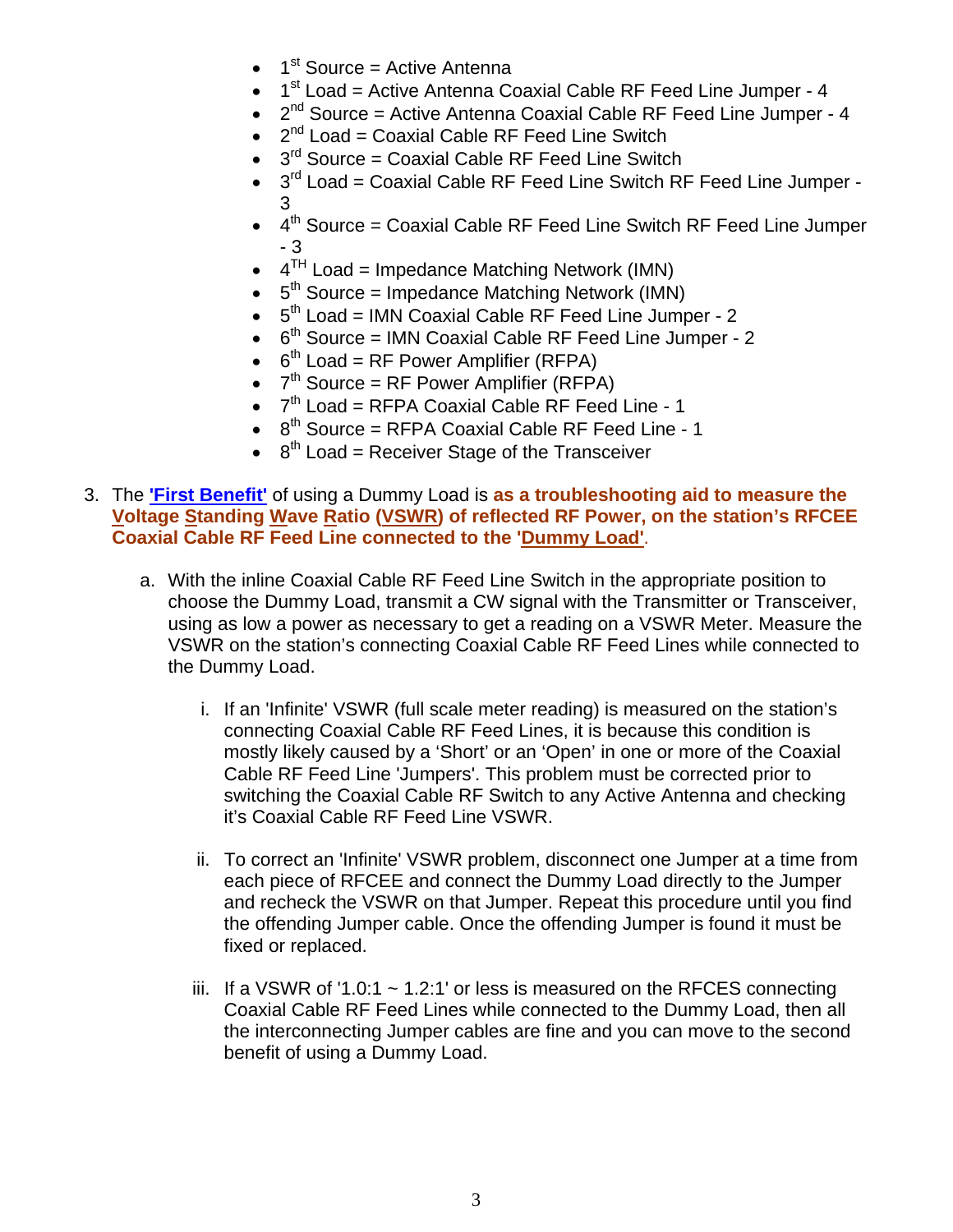- 4. The **'Second Benefit'** of using a Dummy Load is **as a troubleshooting aid to measure the Voltage Standing Wave Ratio (VSWR) of reflected RF Power, on the station's Coaxial Cable RF Feed Line connected to the 'Active Antenna'.**
	- a. With the inline Coaxial Cable RF Feed Line Switch in the appropriate position to choose the Active Antenna, transmit a CW signal with the Transmitter or Transceiver, using as low a power as necessary to get a reading on a VSWR Meter. Measure the VSWR on the station's Coaxial Cable RF Feed Line connected to the Active Antenna.
		- i. If an 'Infinite' VSWR (full scale meter reading) is measured on the RFCES Coaxial Cable RF Feed Line connected to the Active Antenna, the problem must be found and fixed.
		- ii. Disconnect the Coaxial Cable RF Feed Line from the Active Antenna and connect the Dummy Load to the end of the Coaxial Cable RF Feed Line removed from the Active Antenna.
		- iii. Transmit a CW signal with the Transmitter or Transceiver, using as low a power as necessary to get a reading on a VSWR Meter and re-measure the VSWR on the Coaxial Cable RF Feed Line while connected to the Dummy Load.
			- 1. If the Coaxial Cable RF Feed Line VSWR measures an 'Infinite' full scale reading, the Coaxial Cable RF Feed Line most likely has a 'Short' or 'Open' and the problem must be corrected before transmitting further.
			- 2. If the Coaxial Cable RF Feed Line VSWR measures a '1.0:1 ~ 1.25:1' or less the connected Coaxial Cable RF Feed Line is fine.
		- iv. Disconnect the Dummy Load and reconnect the Active Antenna to the Coaxial Cable RF Feed Line and re-measure the VSWR on the Coaxial Cable RF Feed Line.
			- 1. If the Coaxial Cable RF Feed Line VSWR measures an 'Infinite' full scale reading, the problem is in the Active Antenna Feedpoint or one of its' element(s) and the problem must be corrected before transmitting further.
		- v. If any problems were found with the connected Coaxial Cable RF Feed Line *or* the Active Antenna and subsequently corrected, re-measure the VSWR on the Coaxial Cable RF Feed Line connected to the Active Antenna. Transmit a CW signal with the Transmitter or Transceiver, using as low a power as necessary to get a reading on a VSWR Meter. If the VSWR measurement is a  $1.0:1 \sim 1.5:1$  or less you are fine and ready to use the RFCES.
- 5. The **'Third Benefit'** of using a Dummy Load is **that it can be used to eliminate unnecessary interference transmitted 'Over-The-Air', caused by tuning any**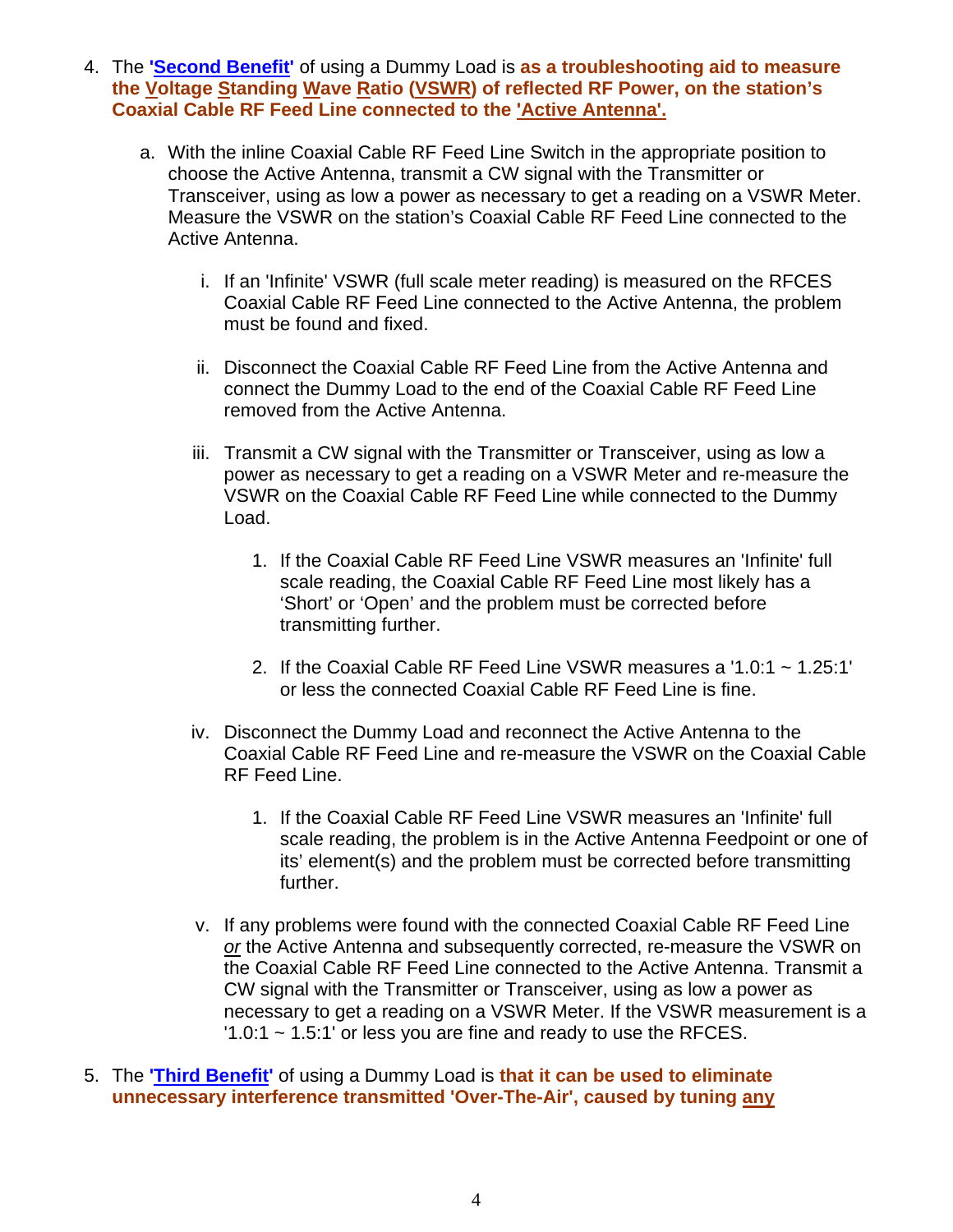## **transmitting equipment into an Active Antenna, which does not have an impedance**   $of$  50 $\Omega$ .

- a. The appropriate way to 'Tune' & 'Load' any Transceiver, with an Electron Tube RF Power Amplifier (RFPA) Final Section and 'Tune' & 'Load' any Inline External Electron Tube RF Power Amplifier (RFPA), for optimum impedance matching and accurate transmit 'RF Power' output measurements, is by first transmitting and 'Tuning' and 'Loading' them into a Dummy Load which has an Impedance of  $50\Omega$ . All RFCEE is designed with an Impedance of  $50\Omega$ .
	- i. Before tuning a Transceiver with an Electron Tube RF Power Amplifier (RFPA) Final Section, place any Inline Inline External Electron Tube *'RFPA'* into the **'***Standby***'** mode.
	- ii. Before tuning a Transceiver with an Electron Tube RF Power Amplifier (RFPA) Final Section, place any Inline External 'Manual Tune' or 'Automatic Tune' Impedance Matching Network (*'IMN'*) into the *'By-Pass'* mode.
		- 1. A IMN is commonly referred to as a, 'Antenna Coupler', Antenna System Coupler', 'Antenna Tuner', 'Antenna System Tuner', 'Transmatch' or 'Tuner'.
	- iii. Place the *'RF Coaxial Switch'* into the position to choose the *'Dummy Load'*.
	- iv. **'Tune' and 'Load'** the Electron Tube RF Power Amplifier (RFPA) Final Section '**Transceiver'** for maximum RF output power into the **'Dummy Load'**.
	- v. Place the Inline External Electron Tube *'RFPA'* into the *'Operate'* mode.
	- vi. Transmit with the Transceiver into the Inline External Electron Tube RF Power Amplifier (RFPA) and **'Tune' and 'Load'** the Inline External Electron Tube RF Power Amplifier (RFPA) for maximum RF output power into the **'Dummy Load'**.
	- vii. After 'Tuning' and 'Loading' the Inline External Electron Tube RF Power Amplifier (RFPA) into the Dummy Load, place the Inline External Electron Tube RF Power Amplifier (RFPA) into a *'Standby'* mode.
	- viii. Place the *'RF Coaxial Switch'* into the position to choose the *'Active Antenna'*.
	- ix. Transmit a CW signal with the Transmitter or Transceiver, using as low a power as necessary to get a reading on a VSWR Meter and **'Tune & Load'** any Automatic Tune or Manual Tune '**IMN'** for a 1.0:1 VSWR into the **'Active Antenna'.** The IMN corrects any mismatch of impedance between the Coaxial Cable RF Feed Lines Characteristic Impedance (Zo) and the Active Antenna Feedpoint impedance (Z).